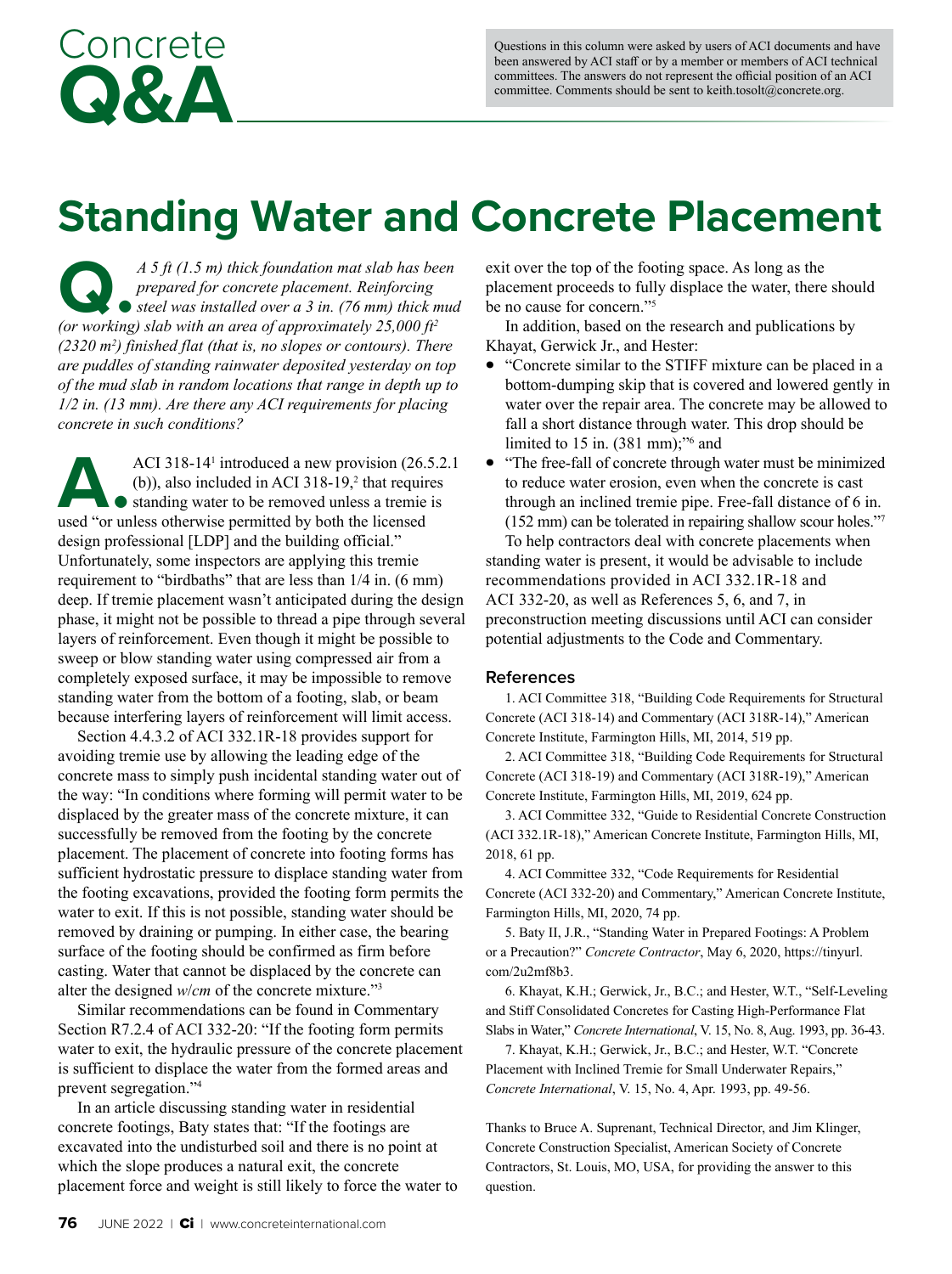## Concreto Preguntas y Respuestas:<br>Agua estancada y colocación de conc Agua estancada y colocación de concreto

*Se preparó una losa de cimentación de 5 ft (1.5 m) de espesor para la colocación del concreto. Se instaló acero de refuerzo sobre una losa de concreto de limpieza de 3 pulgadas (76 mm) (o losa de trabajo) con un área de aproximadamente 25,000 ft² (2320 m²) de acabado plano (es decir, sin pendientes ni contornos). Hay charcos de agua de lluvia estancada depositada ayer en la parte superior de la losa de concreto de limpieza en ubicaciones aleatorias que varían en profundidad en hasta ½ pulgada (13 mm). ¿Existe algún requerimiento de ACI para colocar concreto en esas condiciones?*

Los usuarios de documentos ACI hicieron las preguntas de esta columna y las respondió el personal de ACI o un miembro o miembros de los comités técnicos de ACI. Las respuestas no representan la postura oficial de un comité de ACI. Los comentarios deberán enviarse a keith.tosolt@concrete.org.

R ACI 318-14<sup>1</sup> introdujo una nueva disposición (26.5.2.1 (b)), también incluida en ACI 318- 19² que requiere que se retire el agua estancada a menos que se utilice un tremie "o a menos que el profesional de diseño con licencia [LDP (por sus iniciales en inglés)] y el funcionario de construcción lo permitan".

**CINCO**

P

ARTÍCULO

be the state of the state of the state of the state of the state and the state of the state of the state of the state of the state of the state of the state of the state of the state of the state of the state of the state Desafortunadamente, algunos inspectores están aplicando este requerimiento de tremie para "piletas de pájaro" que tengan menos de ¼ de pulgada (6 mm) de profundidad. Si durante la fase de diseño no se anticipó la colocación del tremie, podría no ser posible enroscar un tubo a través de varias capas de refuerzo. Aunque sería posible barrer o soplar el agua estancada utilizando aire comprimido desde una superficie completamente expuesta, tal vez sea imposible retirar el agua estancada del fondo de una zapata, losa o viga porque las capas de refuerzo que interfieren limitarán el acceso.

La Sección 4.4.3.2 de ACI 332.1R-18 proporciona apoyo para evitar el uso del tremie, permitiendo que el borde anterior de la masa de concreto simplemente empuje fuera del camino el agua estancada que se encuentre allí: "En condiciones en las que el encofrado permitirá que el agua se desplace mediante una masa más grande de la mezcla de concreto, puede retirarse exitosamente de la zapata por medio de la colocación del concreto. La colocación del concreto en la zapata tiene suficiente presión hidrostática para desplazar el agua estancada de las excavaciones de la zapata, siempre que el encofrado de la zapata permita que el agua salga. Si esto no es posible, deberá retirar el agua estancada drenando o bombeando. En cualquier caso, antes de colar deberá confirmarse que la superficie de apoyo de la zapata esté firme. El agua que el concreto no puede desplazar puede alterar la relación agua/cemento diseñada para la mezcla de concreto."³